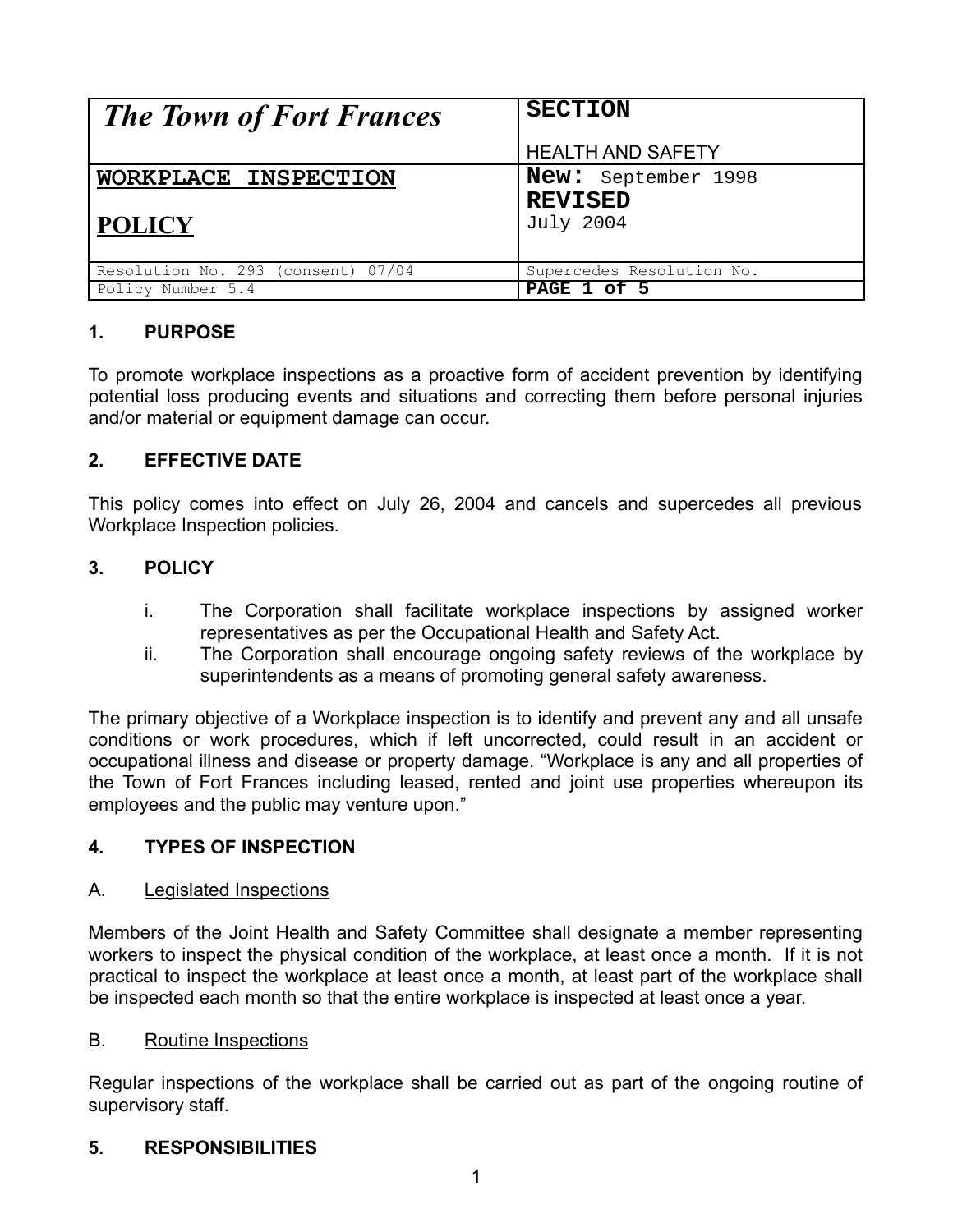- i. The Joint Health and Safety Committee shall identify its workplace and frequency of inspections.
- ii. Legislated inspections are to be performed by a worker representative. A team of representatives may be assigned if warranted. A superintendent (or working foreman) with authority over the workplace should accompany the inspector during the inspection.
- iii. The Health and Safety Committees shall schedule inspections annually, by January 15, with a copy of the schedule including the location and dates provided to the appropriate Division Manager, and Human Resources Manager.
- iv. Inspectors shall use specific workplace checklists as developed by the workplace superintendents and approved by the Health and Safety Committee.
- v. Following the inspection, an inspection report (Appendix A) shall be completed, signed and forwarded in a timely manner to the Human Resources Manager, Workplace Bulletin Board, and Superintendent, with a copy to the Health and Safety Committee.
- vi. Routine inspections performed by superintendents need not be formalized but shall be recorded on the appropriate workplace inspection report and kept on file.

# **6. LEGISLATED INSPECTION PROCESS**

- i. The worker designated to conduct the inspection should as a matter of courtesy remind the Superintendent at least one day in advance.
- ii. Many of the items observed during the inspection will be of a minor nature and should be corrected on the spot.
- iii. In order to facilitate a complete and thorough inspection, the inspector should follow these steps:
	- a. Always refer to previous inspection reports and information about illness, injuries, and accidents that have occurred since the last inspection.
	- b. Identify, classify and record any unsafe conditions or actions using the inspection recording form.
	- c. Where an unsafe condition or action exists which requires immediate attention, ask the superintendent to correct it and inform the necessary staff in the workplace of the hazard and corrective action taken.
	- d. Using the inspection recording form, highlight any uncorrected hazards reported during previous inspections.
	- e. Recommend corrective actions and time frames for review by the Health and Safety Committee.
	- f. Finalize inspection report in the presence of the superintendent and have them sign it. Forward reports as provided for above in *Responsibilities*.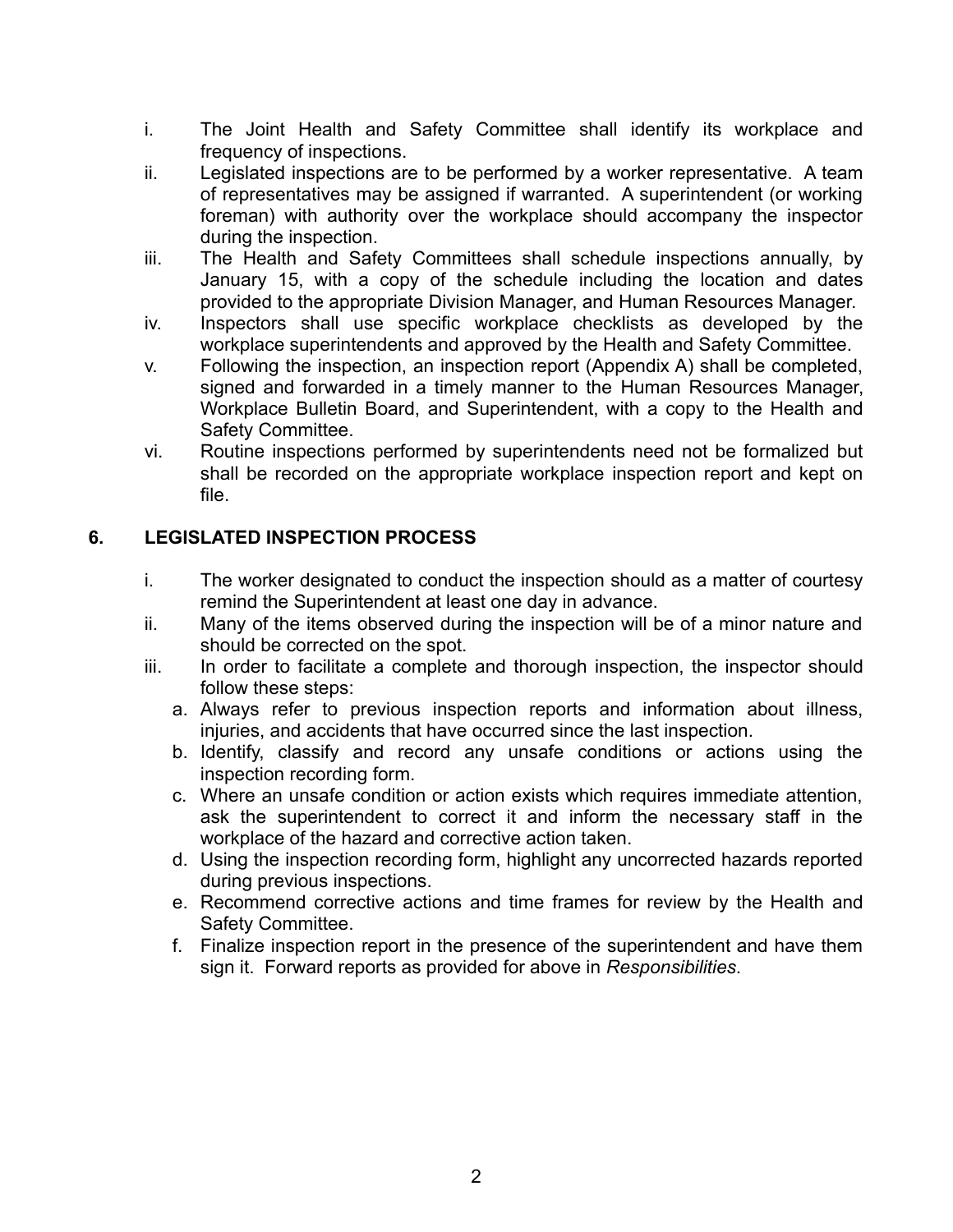## **7. POST-INSPECTION ACTIVITIES**

- i. Upon receiving the report the superintendent is responsible for taking the appropriate corrective action. The nature and timing of the corrective action (s) if any will be dependent on the severity of the hazard noted on the inspection recording form.
- ii. The Health and Safety Committee shall be informed in writing within 21 days of the corrective action to be taken. Where no action is to be taken, this also must be reported and the reasons for it. This information can be noted directly on the inspection reporting form.
- iii. Failure to provide these notifications is an offence under the Occupational Health and Safety Act.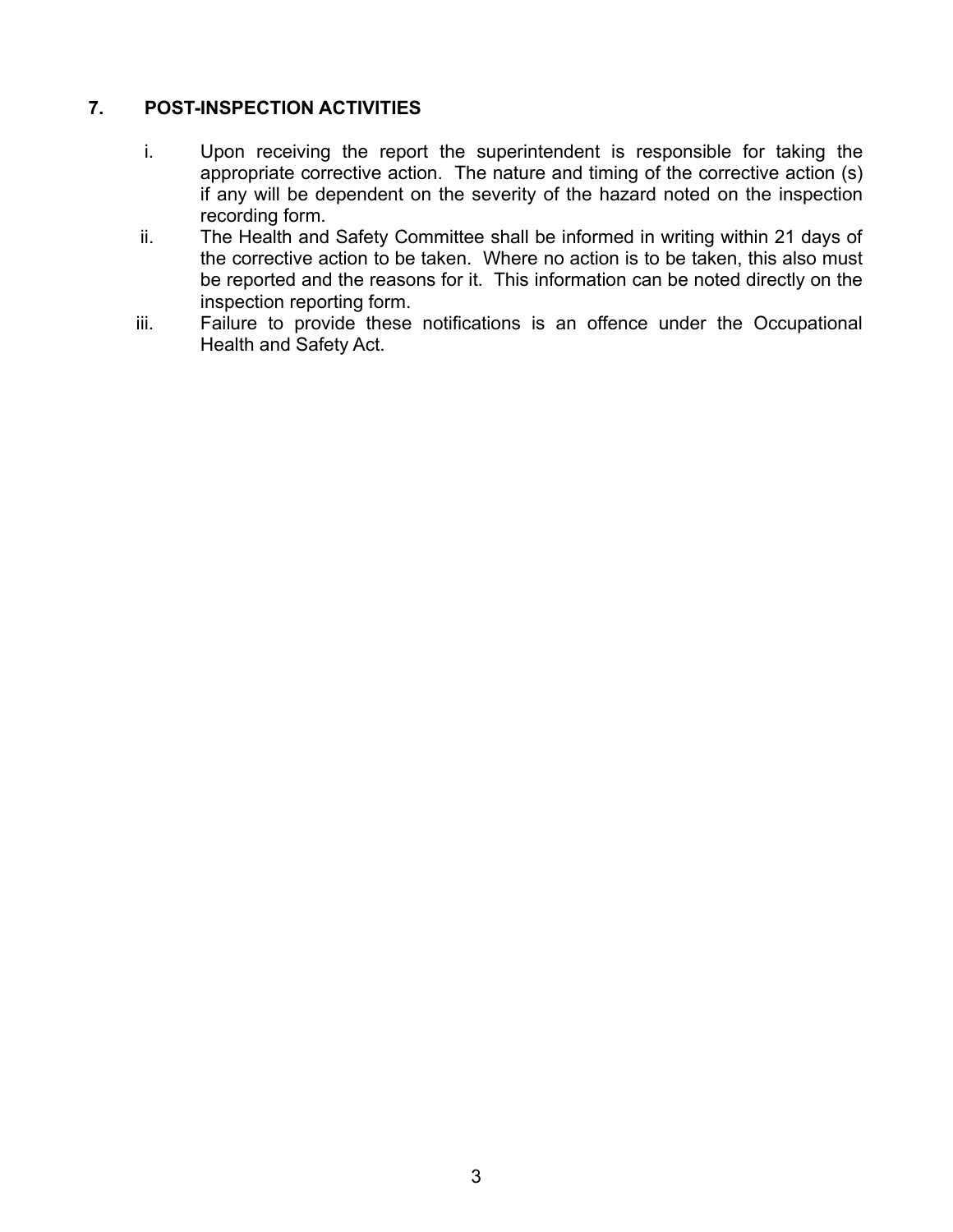

#### **APPENDIX 'A' WORKPLACE INSPECTION REPORT**

|                                                                                                           | Supervisor: ____________________________ |
|-----------------------------------------------------------------------------------------------------------|------------------------------------------|
| Have all problems from last month's inspection been rectified?<br>If No – list outstanding problems below | $Yes$ No $No$                            |
|                                                                                                           |                                          |
|                                                                                                           |                                          |
|                                                                                                           |                                          |

| <b>Class</b>                                                                                                                                        | Hazard Action By |               | Hazards / Items Detected & Action Taken | Scheduled<br>Completion<br>Date | Date<br>Completed |
|-----------------------------------------------------------------------------------------------------------------------------------------------------|------------------|---------------|-----------------------------------------|---------------------------------|-------------------|
|                                                                                                                                                     |                  |               | Item # (see reverse)                    |                                 |                   |
|                                                                                                                                                     |                  |               |                                         |                                 |                   |
|                                                                                                                                                     |                  |               |                                         |                                 |                   |
|                                                                                                                                                     |                  |               |                                         |                                 |                   |
|                                                                                                                                                     |                  |               |                                         |                                 |                   |
|                                                                                                                                                     |                  |               |                                         |                                 |                   |
|                                                                                                                                                     |                  |               |                                         |                                 |                   |
|                                                                                                                                                     |                  |               |                                         |                                 |                   |
|                                                                                                                                                     |                  |               |                                         |                                 |                   |
|                                                                                                                                                     |                  |               |                                         |                                 |                   |
|                                                                                                                                                     |                  |               |                                         | <b>Priority Guide</b>           |                   |
| <b>Hazard Classes</b>                                                                                                                               |                  | <b>Hazard</b> | <b>Action</b>                           |                                 |                   |
| Any condition or practice likely to cause:<br>A - Permanent disability of life or body part and / or extensive loss of structure/equipment material |                  | A             | Immediate                               |                                 |                   |
| B - Serious injury / illness or property damage that is disruptive but less severe than Class 'A'                                                   |                  |               | B                                       | 3 Days                          |                   |
| C - Non-disabling injury or illness or non-disruptive property damage                                                                               |                  |               | C                                       | 15 Days                         |                   |

**Copies To:** Human Resources Manager, Workplace Bulletin Board, Superintendent, Joint H&S Committee **Attach:** Supervisor's Tailgate Meeting / Safety Huddle and First Aid Kit Inspection Reports

## **ALSO COMPLETE BACK OF FORM**